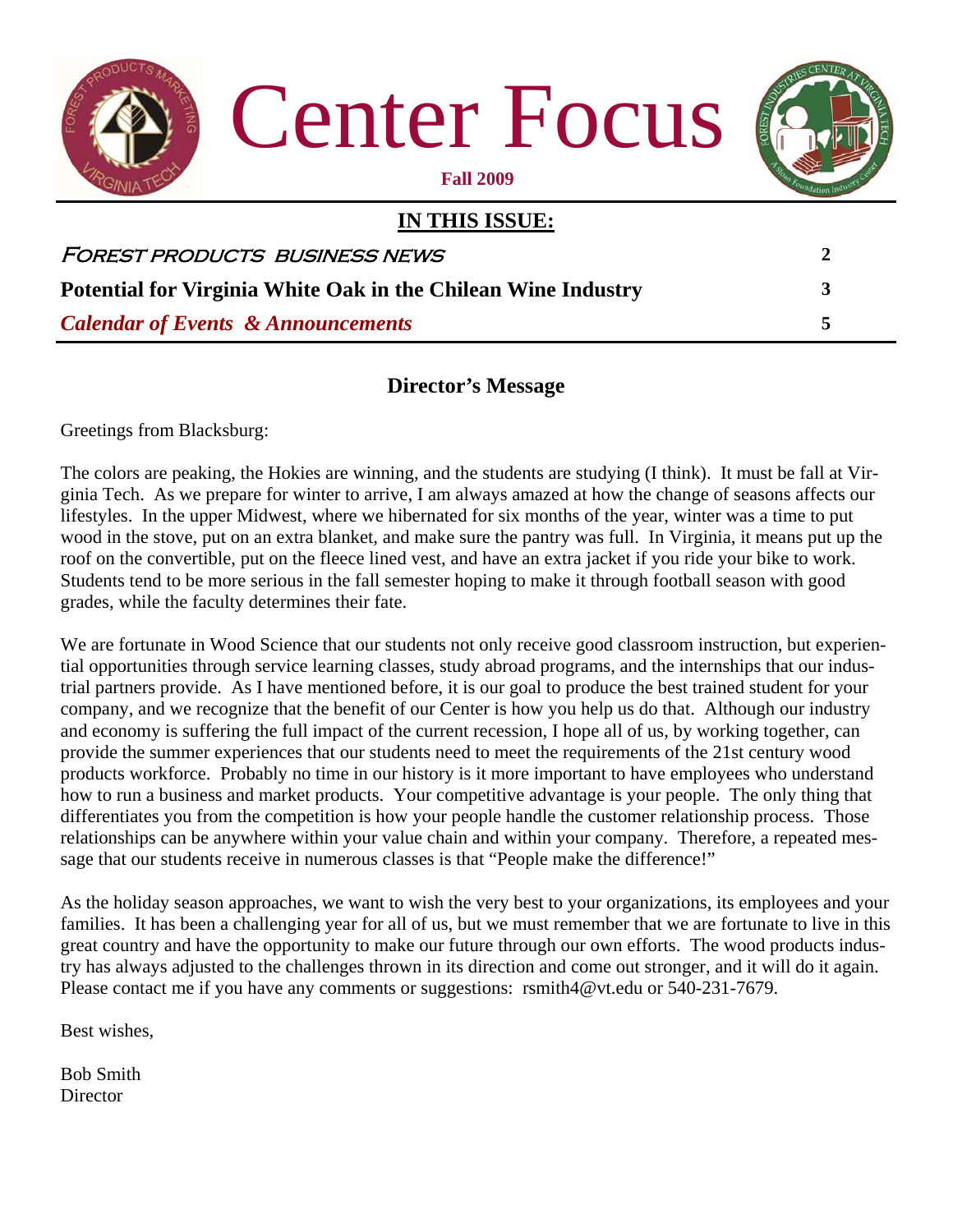### Forest products business news

- Biofuels company Mascoma Corp said it has entered a two-year feedstock agreement with a unit of Chevron Corp that will help it make advanced cellulosic ethanol, made from the woody bits of nonfood crops. *Reuters News*.
- Uniboard, manufacturer of engineered wood products based in Laval, Quebec, reported that the construction of its new Medium and High Density Fiberboard plant in Moncure, NC, remains on schedule for a late 2009 startup. *Southeast Construction*.
- Norbord Inc. announced that it now has Chain of Custody certification under the Sustainable Forest Initiative at five additional North American OSB mills, bringing the total number to seven. Norbord also achieved FSC certification at its OSB mill in Bemidji, Minnesota, making it Norbord's third FSCcertified mill in North America. Source: *Marketing Weekly News*.
- Pessimism remains for the tropical timber trade in the third and fourth quarters of this year, said the International Tropical Timber Organization (ITTO). In its bi-monthly Tropical Timber Market Report, ITTO said overall, there was little demand for tropical timber in the three tropical producer regions (Africa, Asia-Pacific and Latin America). *The Edge Financial Daily*.
- Winchester, Va.-based American Woodmark, specialists in kitchen cabinets, posted a 28% sales decline in its first quarter, which ended July 31. The company's \$100.8 million sales included more than 20% declines in both its remodeling and new construction channels. *Home Channel News*.
- It was announced that an international arbitral tribunal has rejected a Canadian offer to pay the U.S. Government US\$36.66 million to cure Canada's breach of the Softwood Lumber Agreement. As a result of the ruling, a 10 percent duty on Canadian softwood imports may remain in effect. *US Fed News*.
- A biomass power station capable of powering half a million homes has been given the go-ahead. The plant in South Wales will create electricity from wood chips, which produces 50-80 percent less greenhouse gas emissions than gas or coal-fired power stations. *Birmingham Mail*.
- The United Nations Economic and Social Council's Economic Commission has reported that wood energy consumption has increased by 3.5% annually between 2005 and 2007 in its 56 Member States. *US Fed News*.
- Stanley Furniture Co. expects its third-quarter operating loss to widen sequentially due to lower sales. The company said it saw a higher operating loss, in part caused by its moving about one-third of its Young America production back to the U.S. from offshore. *Dow Jones News Service*.
- Ethan Allen's wood furniture is becoming a custom business. Products will be made to order, rather than in large production runs. The company plans to convert its entire American-made case goods business to custom within 12 months. *Business Wire*.

Forest Products Business News has been designed for educational and engagement purposes only. The intention is to report news that affects various business segments of the forest products industry. Any comments or questions should be referred to: cf.editor@vt.edu

## **Center Focus**



Published Quarterly by The Center for Forest Products Marketing and Management

Department of Wood Science and Forest Products Virginia Tech 1650 Ramble Road Mail Code 0503 Blacksburg, VA 24061

> **EDITOR**  Omar Espinoza

**CONTRIBUTING EDITORS**  Angie Riegel Bob Smith

**PHONE: (540) 231-4403 FAX: (540) 231-8868** 



VT/0023/0801/1.7M/220696

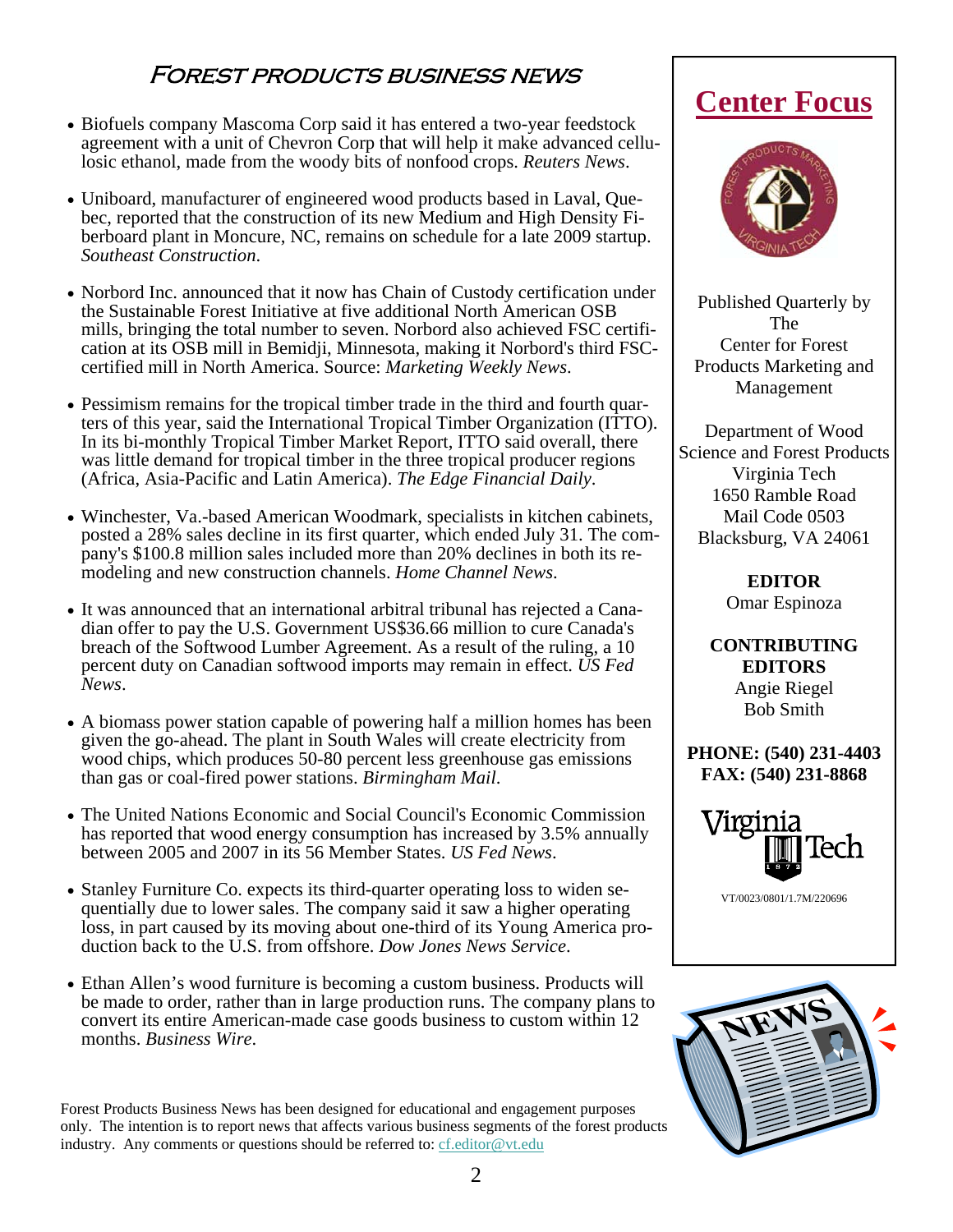### **Potential for Virginia White Oak in the Chilean Wine Industry**

By: Henry Quesada (quesada@vt.edu )

Henry Quesada, assistant professor in our Department, and Joel Stopha, Wood Products International Marketing Specialist at the Virginia Department of Agriculture and Consumer Services, visited Chilean wineries and cooperages during July, in order to identify potential opportunities for Virginia white oak producers in the Chilean wine industry. Some of their findings are described in this article.



**Figure 1. Wine barrel being assembled at a cooperage in Chile** 

 Chilean wineries considered French oaks (Sessile oak -*Quercus petrae*- and Pedenculate Oak -*Quercus robur*-), in general, of higher quality than American oaks (*Quercus alba*) for aging premium wines. The main reason for this preference is the belief that French oaks are grown with better controlled forest harvesting practices that allow better tracking capabilities that ensure consistency during the whole process. Also, the wineries have indicated that French oaks have more subtle features that affect wine overall composition. Therefore, the exchange rate of chemicals with the wine is slower.

Personnel at the visited wineries stated that American oaks are more "aggressive" than French oaks. Heavy tannins and faster liberation of flavors and odors are thought as the main features of American oak. Individuals at the wineries mentioned that for some types of wines these features are desirable. It was also clear that cost issues are critical for wineries, and American oak is very cost competitive compared to the French. On average, a French oak wine barrel is priced at about 80% above a similar one made with American oak.

It appears that wine variety and price are important factors when making barrel sourcing decisions. From entry to mid-range wines, oak inserts (used as additives) such as powders, chips and stave inserts are preferred to age the wine. In most cases, these oak alternatives are made with American oak rather than French oak. However, in the case of premium wines, French oak wine barrels are preferred. However, changes in technology are rapidly increasing the attractiveness of American oak as a material for alternatives and barrels, even for certain types of premium wines, especially at a time when the wine industry is becoming very sensitive to cost of inputs.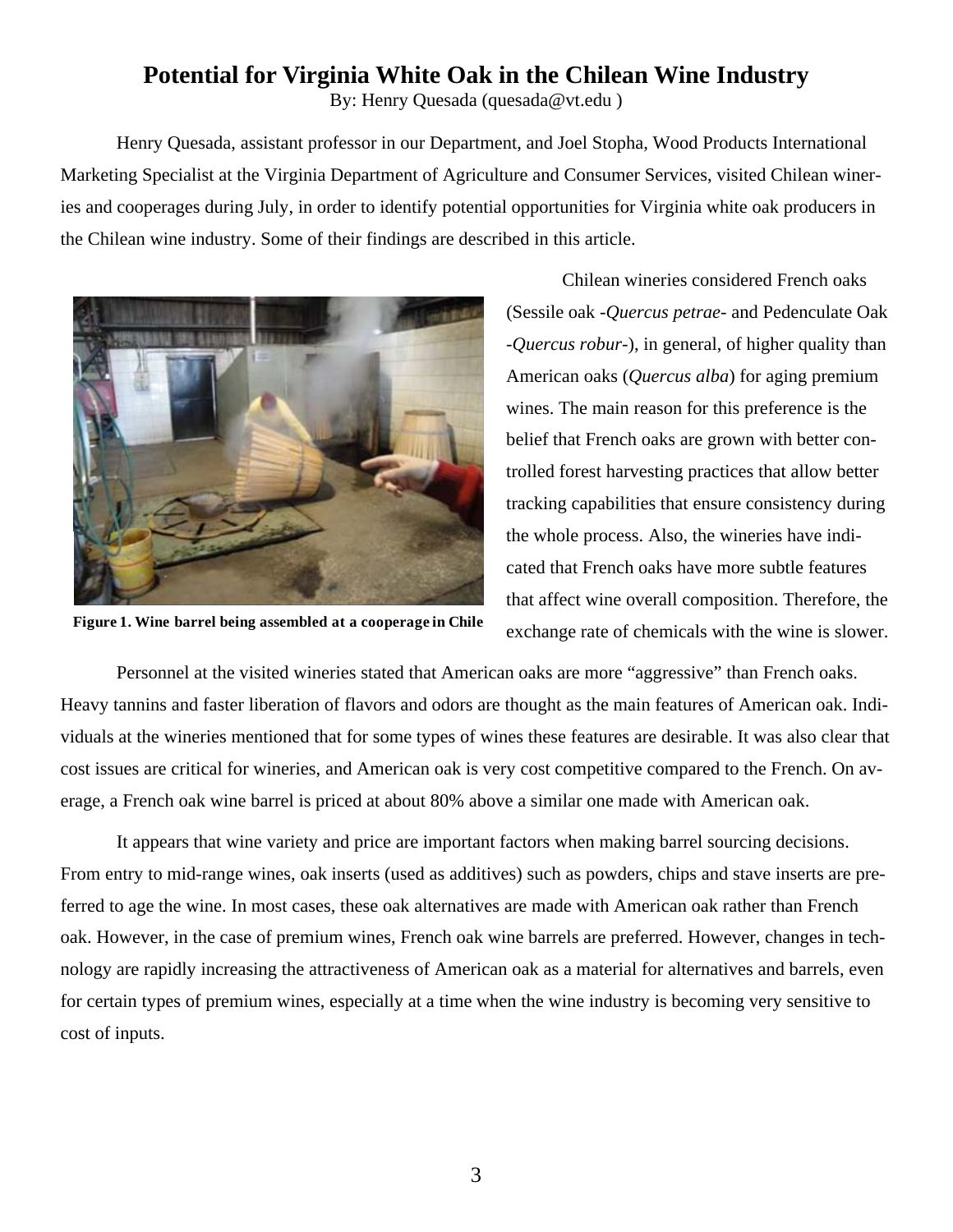| Issue                            | Cooperage 1                                         | Cooperage 2                                                                      | Cooperage 3                                                                       |
|----------------------------------|-----------------------------------------------------|----------------------------------------------------------------------------------|-----------------------------------------------------------------------------------|
| Annual production                | 2,000 barrels                                       | 16,000 barrels plus additives                                                    | 2,000 barrels                                                                     |
| Processes                        | Only cooperage. Staves are<br>bought from supplier  | Seasoning, cooperage, and oak<br>alternatives production                         | Only cooperage. Staves are<br>bought from supplier                                |
| Toasting methods                 | Traditional toasting using<br>computer control      | Convection method                                                                | Traditional toasting using<br>computer control                                    |
| Raw materials mix<br>for barrels | 45% American oak<br>50% French oak<br>5% other oaks | 60% American oak<br>40% French oak                                               | 35% American oak<br>65% French oak                                                |
| Perception on<br>American oak    | Use is decreasing, more im-<br>pact on alternatives | Not suitable for premium wines<br>but it is gaining market share as<br>additives | It is more aggressive. Also<br>American oak do not have<br>a sustainability image |

**Table 1. Descriptors and perceptions of American oak in visited cooperages in Chile** 

Wineries and cooperages clearly indicated that there is a need of emphasis on traceability and certification issues in the production of American oak logs, in order to increase market share in the wine industry, especially for premium wines (see Table 1). Both wineries and cooperages stated that if the origin of the American oak logs were known, then proper seasoning and toasting (a heating process to change the chemical properties on the wood surface) procedures could be modified to approximate or generate new recipes that will be of the liking of wine producers, and thus achieve better results. For example, one winery indicated that a perfect wine barrel can produce a sweet, bitterless, dry wine. These specific characteristics depend not only on the oak origin, but also on the seasoning and toasting processes.

The research showed that there are opportunities for American oak in the Chilean market. Wineries in Chile continue to look for cost-effective oak wine barrels and alternatives that can provide high quality, specific flavor, aromatic, and texture notes on all types and levels of wines. It seems that American oaks could meet these requirements if white oak producers were able to correctly identify the origin and carry out the proper seasoning and toasting process. Virginia white oak could be used for wine barrel staves or alternatives manufacturing and exported to Chile with little complication. As an instance, and based on the interviews performed in this research, 80% of the wine produced in Chile requires some level of oak alternatives (powder, chips and staves). A quick calculation, based on the average oak concentration required, indicates that the actual consumption of oak alternatives in Chile is over 2,500 tons of oak per year. The US Department of Agriculture Attaché Representative at the US Embassy in Chile indicates that the value of wine barrels and oak additives imports to Chile during 2008 was over \$43 million and only \$8.2 million came from the US.

These results might also be very important for the local Virginia wine industry, where more than 150 wineries are currently producing all types of wines with Virginia-grown grapes and the addition of wine barrels or alternatives made with Virginia white oaks could play an important role.